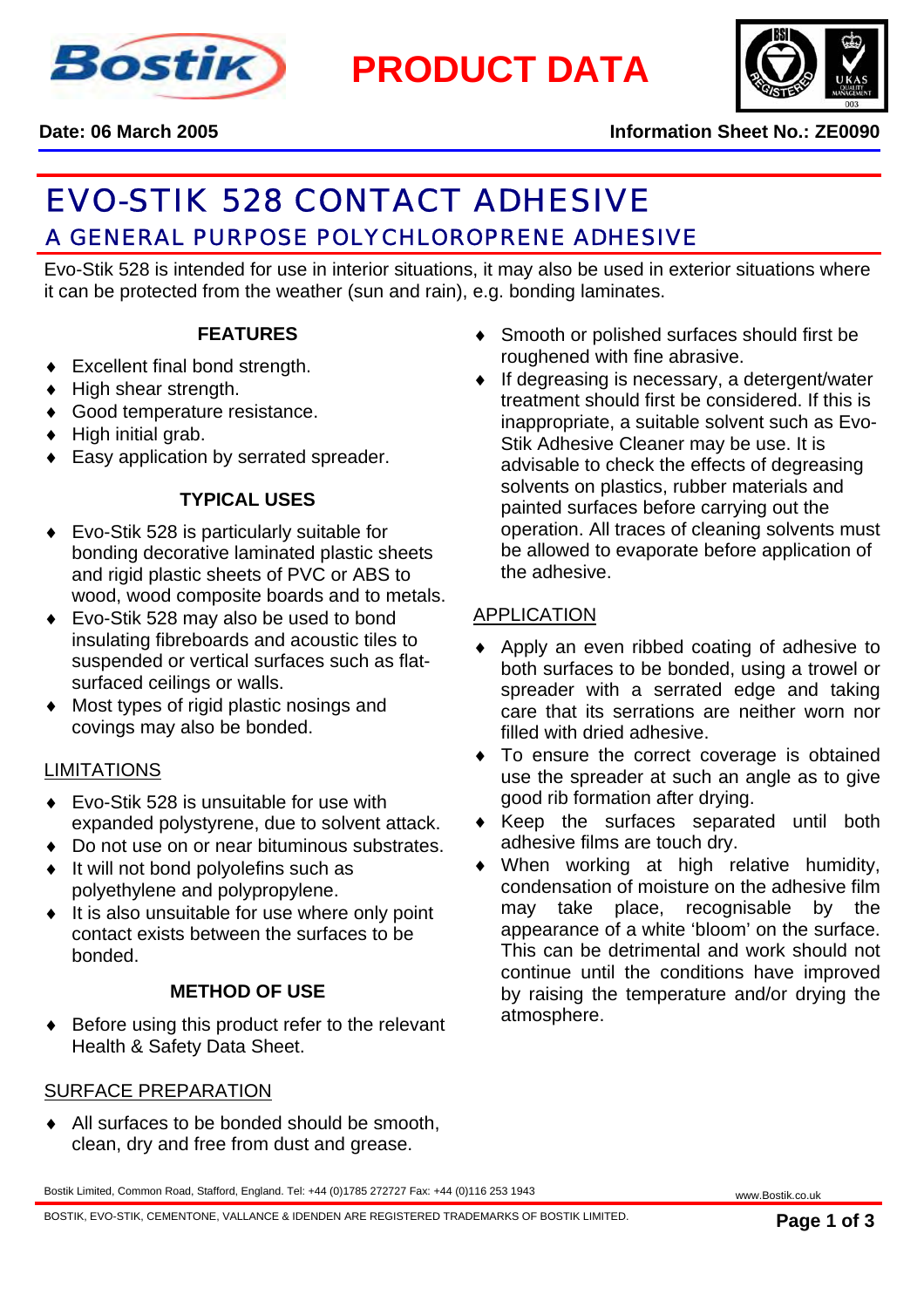

**PRODUCT DATA**



#### **Date: 06 March 2005 Information Sheet No.: ZE0090**

### **DRYING TIME**

- ♦ This depends on such variables as spreading thickness, surface porosity, and ambient temperature and humidity.
- Typical touch dry times are 15-20 minutes for porous substrates and 25-35 minutes for nonporous substrates.
- ♦ Normally assembly should not be delayed for more than 45 minutes after application.

#### ASSEMBLY

- ♦ Bring the two coated and touch dry surfaces into contact and press together over the whole bond area.
- ♦ Hand pressure is normally sufficient but a suitable press or a rubber hand roller may often be used with advantage.
- ♦ Sustained pressure is unnecessary.

#### PLEASE NOTE:

♦ Bringing the surfaces together before they are touch dry will result in solvent being trapped, this will adversely affect the final bond and may give rise to blistering problems.

particularly if the adhesive has not been evenly spread.

- Evo-Stik 528 is a contact adhesive and the bond is formed as soon as the two surfaces touch. It is therefore essential to avoid contact before the parts are in alignment, such as by the insertion of pins along one edge of one surface, against which the other surface can be located.
- The initial bond strength allows immediate handling of the assembly but maximum bond strength is reached after approximately 24-48 hours at normal temperatures.

#### **COVERAGE**

- $\bullet$  Up to 5.5m<sup>2</sup>/litre on a single smooth surface.
- ♦ Increased porosity or non-uniformity will reduce this coverage.
- ♦ Calculation of the coverage for the completed bond area should take account of the fact that adhesive has to be applied to both surfaces.